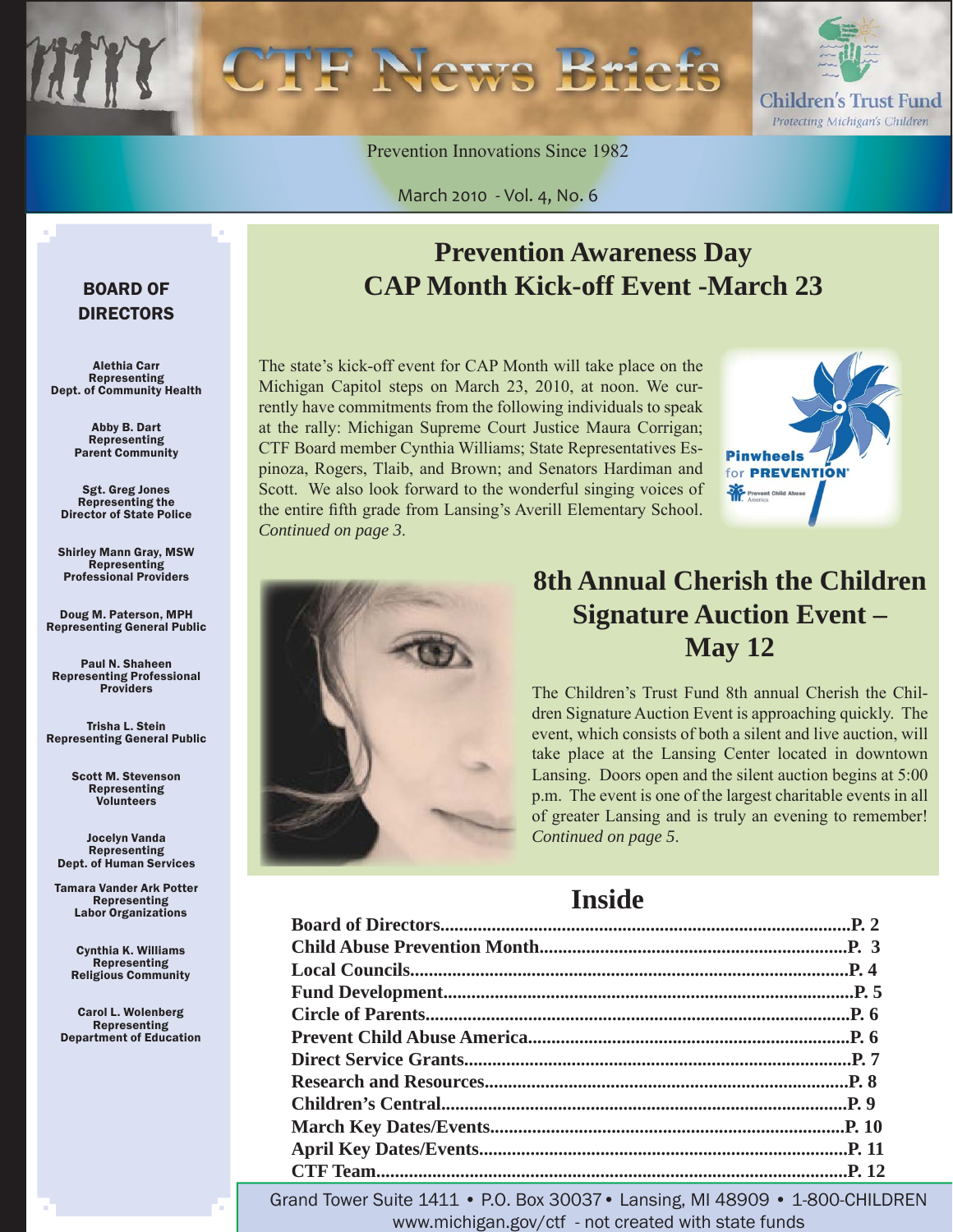### **Board of Directors**

### <span id="page-1-0"></span> **Changes to DHS Representation on CTF Board**

#### **Stanley Stewart**



CTF extends special appreciation to Stanley Stewart for his service as the DHS representative to the CTF Board. He left DHS on February 26, 2010, after providing valuable leadership in the position of Chief Deputy Director.

**Jocelyn Vanda** 



Ismael Ahmed, Director of the Michigan Department of Human Services, recently appointed Jocelyn Vanda to represent DHS on the CTF Board. Jocelyn Vanda is a 32-year employee of DHS and currently serves as the Director of Interagency & Community Services. She provides administrative direction and supervision to the office of Migrant Affairs, Native American Affairs and Refugee Services. In addition, she currently serves as the Department Director's Interagency Liaison with the Departments of Community Health, Corrections, Education and Labor, Energy and Economic Growth. She firmly believes in the value of prevention, public service and the importance of working collaboratively across agencies.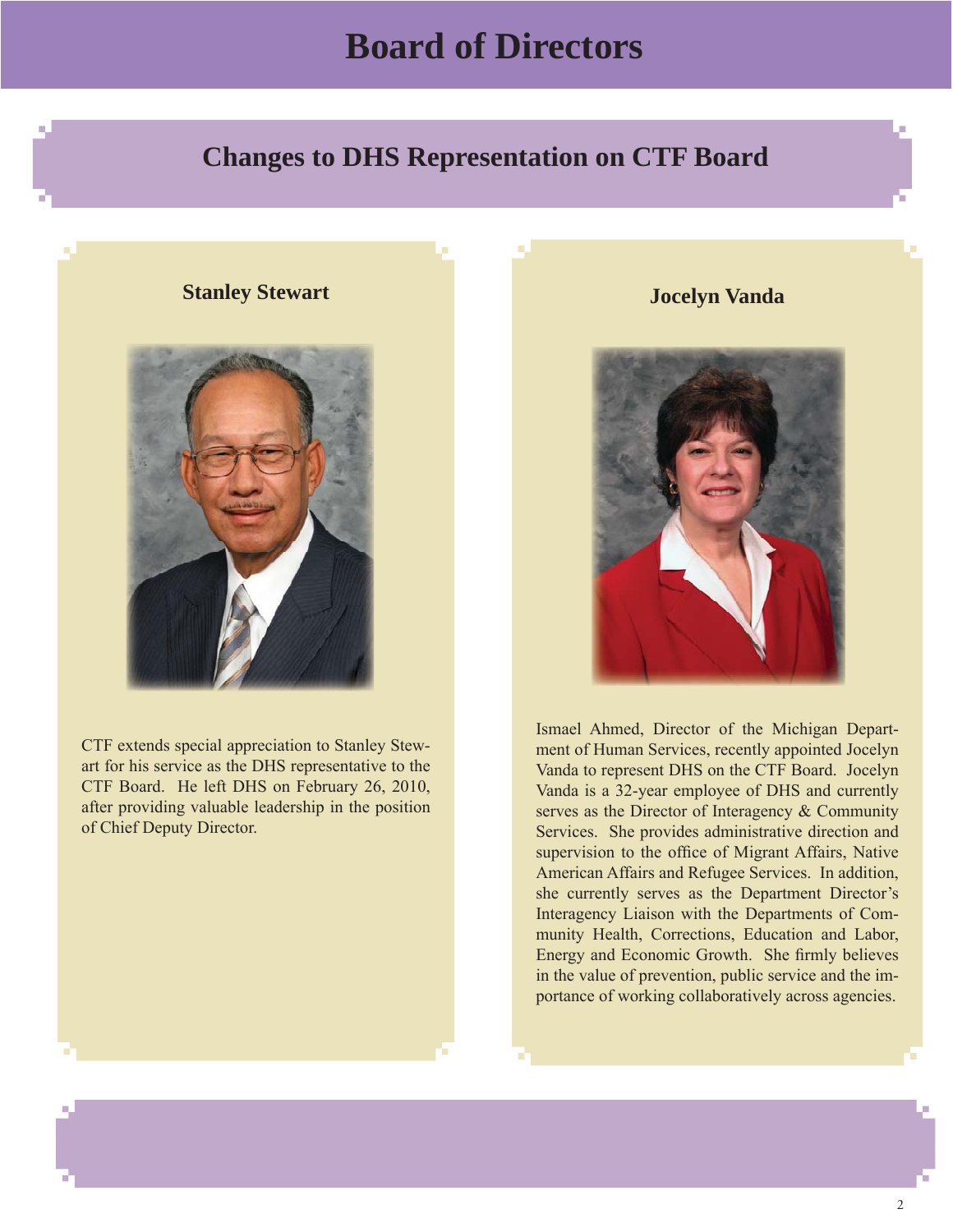## **Child Abuse Prevention Month**

#### <span id="page-2-0"></span>**CAP Month Updates**

CTF thanks all the great work of the CAP Month Sub-workgroup for their hard work and efforts to assure a successful CAP Month 2010. Their input and active participation have been invaluable to this endeavor.

Emily Schuster Wachsberger *CAP Month Coordinator*

Toolkit:

• The toolkits were shipped out to all councils the week of March 1. The contents include:

Pinwheels:

CD with the CTF and PCA toolkit information, copy of the CAP Month PSA and flyer for the Prevention Awareness Day Kickoff Event;

 CAP Month Brochures; CAP Month Posters; PCA booklets (*Melvin Feels Mad*, *Rose's New Shoes*, *Theo Tries Something New*, and *Zoe Solves the Confl ict*); 2010 Resource Guides; Strengthening Families brochure; and CTF Biennial Report.

#### *Prevention Awareness Day CAP Month Kick-off Event:*

*Continued from page 1.* We are currently working with the City of Lansing to close down Michigan Avenue and enable a procession to the traffic circle at Washington and Michigan Avenues where attendees will plant a pinwheel garden.

Last year approximately 130 people attended the event. We are hoping for an even bigger crowd this year. CTF has received the support and endorsement of this event from PAM (Parenting Awareness Michigan) and MCCF (Michigan Coalition for Children and Families). CTF is currently working with DHS Communications to provide information about this event to the media. Additionally, CTF has advertised the event on Facebook. Questions about this event may be directed to Emily Wachsberger (wachsbergere@michigan.gov), (517) 335-0671. Your participation and/or support for this event will present a strong positive presence and message of solidarity with the children and families of our state. View the flyer at http://www.michigan.gov/documents/ctf/2010\_PAD\_Rally\_Flyer\_Final\_310462\_7.pdf.

Local councils that plan to attend the March 23 CAP Month Kick-off event can consider using their trip to Lansing as an opportunity to arrange a meeting with their elected legislators in order to educate them about child maltreatment prevention efforts occurring in their respective communities.

#### **April 1st Pinwheel Gardens Across Michigan**

CTF is again championing an April 1st statewide local council CAP Month planting of a pinwheel garden event. Last year over 50 local councils participated in what we look forward to becoming a new annual tradition. We hope to have all local councils participate in this display of unity with the children and families of our state. CTF is currently using the Survey Monkey tool to [gauge participation for the April 1st event. Councils can go to the following link to complete the survey, http://www.surveymon](http://www.surveymonkey.com/s/LCTZDJF)key.com/s/LCTZDJF.

Below is the CAP Month Sub-Workgroup schedule along with prospective meeting focus. Your participation in this group is welcomed. If you are interested in participating, please contact Emily (wachsbergere@michigan.gov) at (517) 335-0671.

- March 16, 2010 at 2 p.m.  $-$  Any final concerns.
- May 18, 2010 at  $2 p.m. Wrap-up.$
- The call-in number is 877-336-1828, access code 8088351.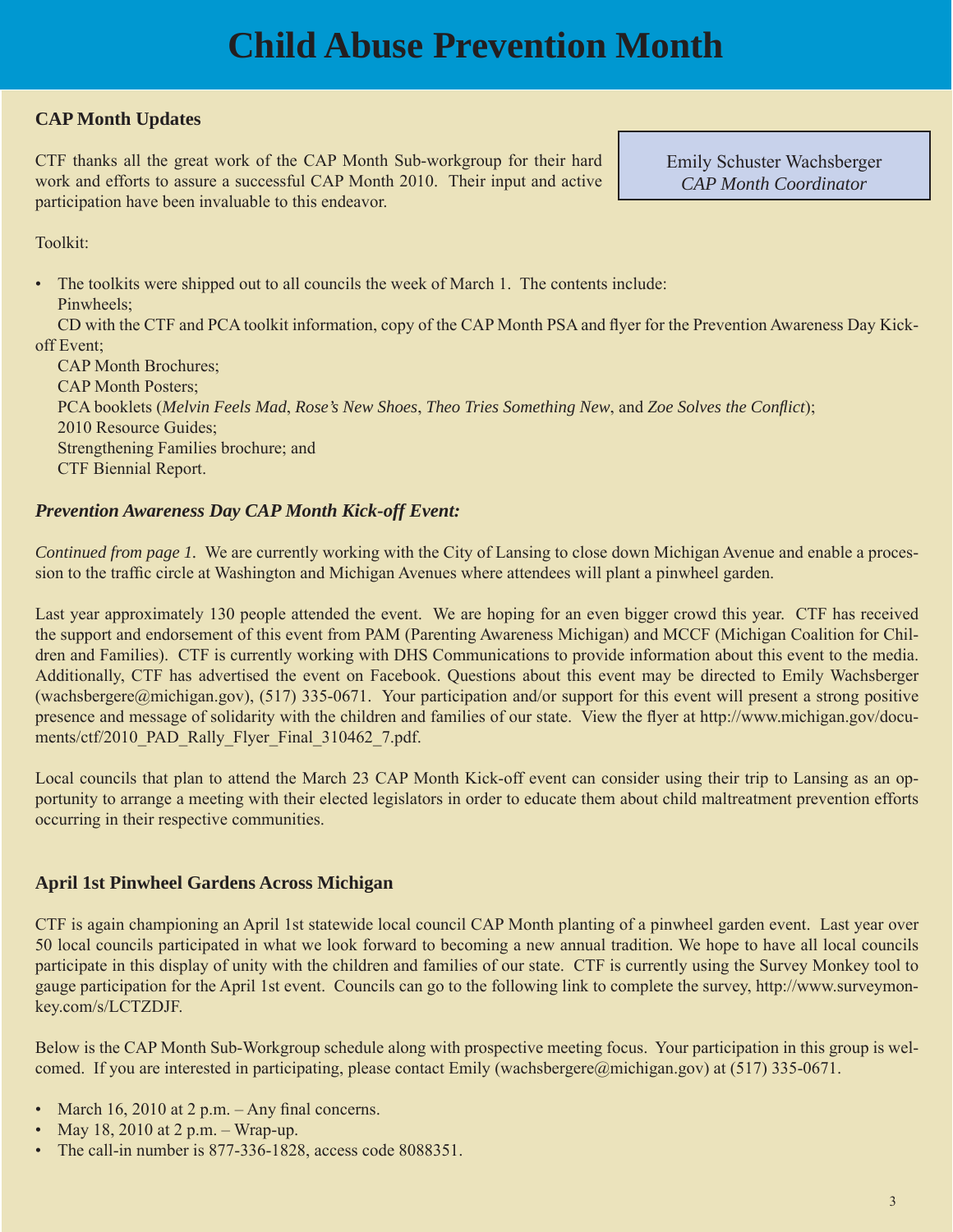### **Local Councils**

<span id="page-3-0"></span>Emily Schuster Wachsberger *Local Council Coordinator*





#### **Tier Projects Updates**

All three local council tier groups have enthusiastically met via Webinar/phone conference to begin working on their respective projects. Moving forward, all three groups will primarily function as steering committees to advance their efforts, with possible additional tasks assigned to assure success. A second round of Webinar/phone conference meetings has been scheduled. See below for specific group updates.

#### **Tier I – Energized board involvement**

• This year the tier I local councils hope to develop a guide for board membership that would include role responsibilities and expectations as well as develop a plan for energizing and motivating board members.

#### **Tier II – Ways to engage "mandated" board members and expand involvement from community**

• The tier II group would like to focus on board development, specifically for board positions that are required per CTF statute. They would like to develop a comprehensive board member orientation guide to include language explaining how active board participation by mandated state agencies exemplifies a mutually beneficial relationship, promoting the missions of both the mandated entities and the local council.

• Another group priority is investigating ways to strengthen collaboration efforts between councils.

**Tier III - Develop a manual/toolkit with media information about prevention (not just CAN) and volunteer training/screening materials**

• The tier III group will be working to develop a prevention resource toolkit to include (but not limited to) a list of prevention programming with a focus on those endeavors which are evidence-based/evidence-informed and are considered best practices.

• The group will also work to develop a volunteer training binder, to include volunteer screening protocols, membership retention and appreciation, and board recruitment materials.

• Finally, the tier III local councils would like to explore opportunities for regional fundraising.

#### **April Local Council Meeting Cancelled**

Due to CAP Month activities and spring break plans, it's been decided to cancel the April Local Council Work Group meeting. The next meeting will be on May 6, 2010, at 10:00 a.m.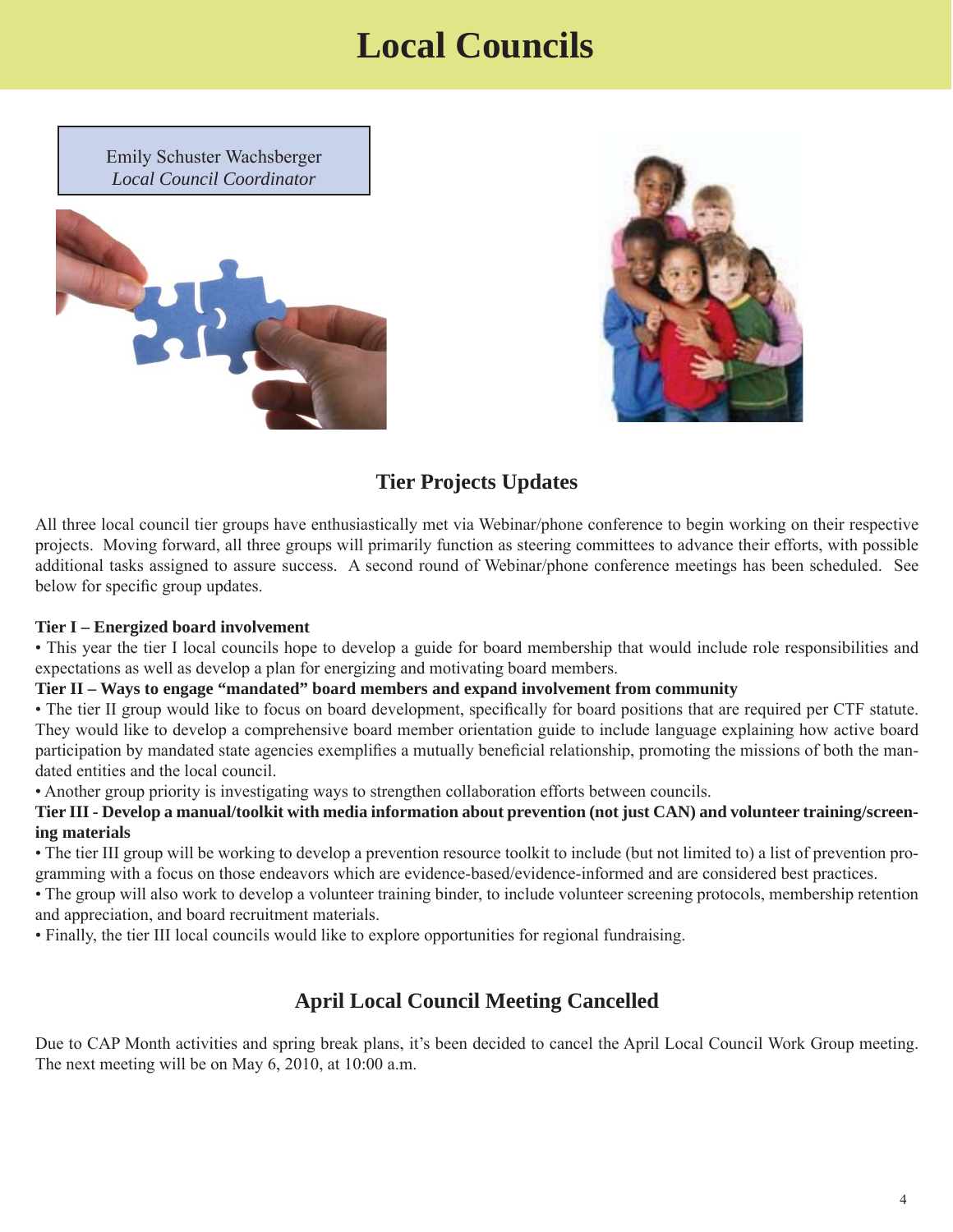### **Fund Development**

#### <span id="page-4-0"></span>**Signature Auction Event**

*Continued from page 1.* We are currently soliciting auction items for both the silent and live auctions. If you have access to a unique item or experience in your community and/or have the ability to underwrite any portion of one of the fabulous trips that will be auctioned at the event, by auctioneer Dan Stall, please contact Tricia Headley at (517) 241- 7226. Underwriting a trip qualifies for the CTF Adopt-A-Gift Sponsorship which makes your donation tax deductible.

We are off to a great start with sponsorships and auction items. Live auction highlights include a oneweek stay in a Jamaican villa with a private cook, Mackinac Bridge tour, Australian Shepherd puppy, California wine tour, Detroit Pistons' pre-game ballboy/girl, Grand Traverse Resort golf getaway, visit to the Paul W. Smith Show, a tour of News/Talk WJR AM 760 studios, and much, much more! Visit www. michigan.gov/ctfsignature to view the Live Auction Highlights.

This year's Official Carrier for the event is Delta Air Lines. Official Sponsors are DTE Energy Foundation and Great Lakes Capital Fund. Jackson National Life has joined us as a Signature Sponsor. We are also very fortunate to have many sponsors ranging from the Autograph Sponsor level of \$500 to the Marquee Sponsor level of \$10,000. Those sponsors, as of March 8, 2010, listed in alphabetical order include: Accident Fund, Blue Cross Blue Shield, Meijer, Michigan Association of Health Plans, Michigan Education Association, Michigan Health & Hospital Association, Michigan State Housing Development Authority, Michigan State Medical Society, Michigan State University Department of Advertising, Public Relations and Retailing, and St. John's Health System.

Visit our website at www.michigan.gov/ctfsignature to purchase tickets, donate an auction item, become a sponsor, or volunteer. Tickets for this fun-filled evening, for a great cause, are \$100. If you have any questions regarding the event, please contact Tricia Headley, CTF's Event/Fund Development Coordinator, at headleyp@michigan.gov.

Patricia Headley *Fund Development Coordinator*



### **Income Tax Check-Off**

Remember when you check off line 22 on your State of Michigan Income Tax form, the donation goes directly to help the Children's Trust Fund provide child abuse and neglect prevention programs in Michigan. If you would like materials to help promote the check-off campaign, please contact Derrick Hartwell at 517-373-4320 or order online at http://www.michigan.gov/ctf/0,1607,7-196--170747-- ,00.html. The CTF check-off commercial being aired on local television can be viewed on CTF's You Tube channel at http://www.youtube.com/watch?v=Yj8bw0qnEKo.

### **Special Thank You**

CTF would like to extend a huge thanks to the following organizations for their special support.

- Wisconsin-Upper Michigan Kiwanis International for their assistance in promoting CTF license plate sales.
- Small Business Association of Michigan for their assistance in marketing the CTF income tax check-off campaign.
- Jackson National Life for hosting a luncheon for potential Signature Auction sponsors.
- Goodrich Quality Theaters, Inc. for providing public service announcements on the CTF check-off and CAP Month.

These organizations are truly champions for Michigan's children.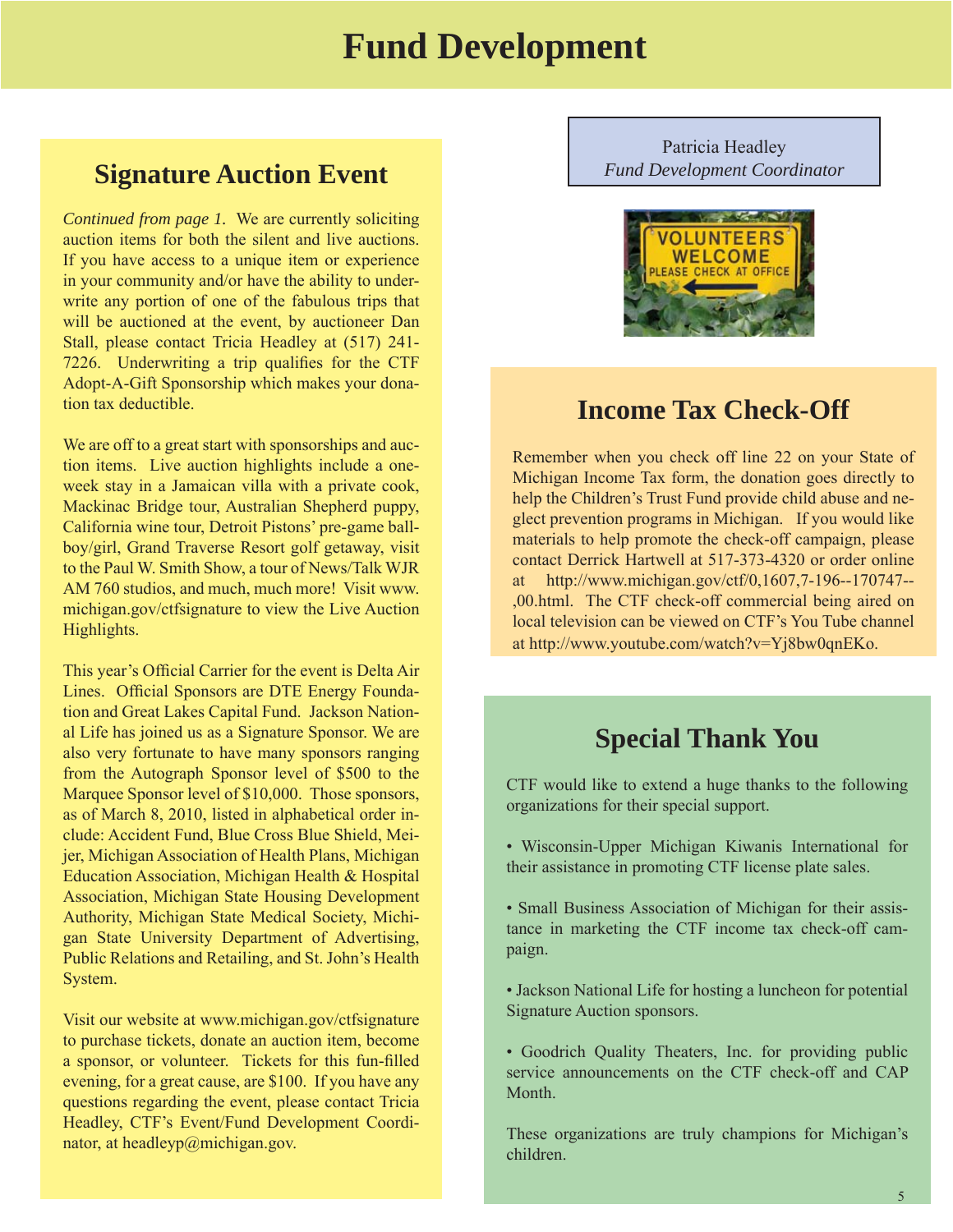# **Circle of Parents**

<span id="page-5-0"></span>



Sylvia Brown Jones *Circle of Parents Coordinator*

www.circleofparents.org

#### **Greetings to Michigan's Circle of Parents network, and ongoing THANKS for a job well done! Our goal is to continue to build statewide capacity. Collaborative partners are always welcome.**

Facilitators, please send in your parenting success stories or tips.

#### **Dates to Remember:**

• Some COP quarterly reports are still due from October – December 2009, which should have been submitted by February 15, 2010, to Derrick Hartwell at hartwelld@michigan.gov. It is very important to get your data sent in by the due date, so it can be compiled into the state report to be sent to National COP.

The Protective Factors Survey will be administered from January through April 2010, for new participants only.

#### **Welcoming a New COP Partner:**

Thanks to the collaborative efforts of Eusebus Ekere, MPRI Family Support and Resource Manager, the United Methodist Community House (904 Sheldon S.E., Grand Rapids, MI 49507) will be Michigan's newest Circle of Parents community partner. This site will become official by the end of March 2010. This will increase statewide capacity to 22 sites.

### **Prevent Child Abuse America**



#### **New PCA Board Leadership**

Prevent Child Abuse America announced on February 26, 2010, that Dr. Christopher Greely, MD, FAAP, will serve as the new Board Chair. Regarding his goals for the organization, Dr. Greely said, "I want to strengthen the relationship with state chapters. There is an obvious void at the national level for an organization that wants to bring all people to the table to create real and sustainable change for the vulnerable children in our country."

Also, Dr. Angelo P. Giardino, MD, PhD, MPH will serve as the new Board Vice-Chair. Dr. Giardino states his view of PCA's work as follows: "Prevent Child Abuse America is the organization that I recognize as the leader in trying to get the word out that child abuse can in fact be prevented... it's not hopeless, it's not too hard... it's actually doable and requires all of us to put our minds together, lock our arms and do the heavy lifting to find the resources and invest in the projects, and programs and community efforts to help families develop the skills and find the help they need to raise their children in a safe and nurturing family environment."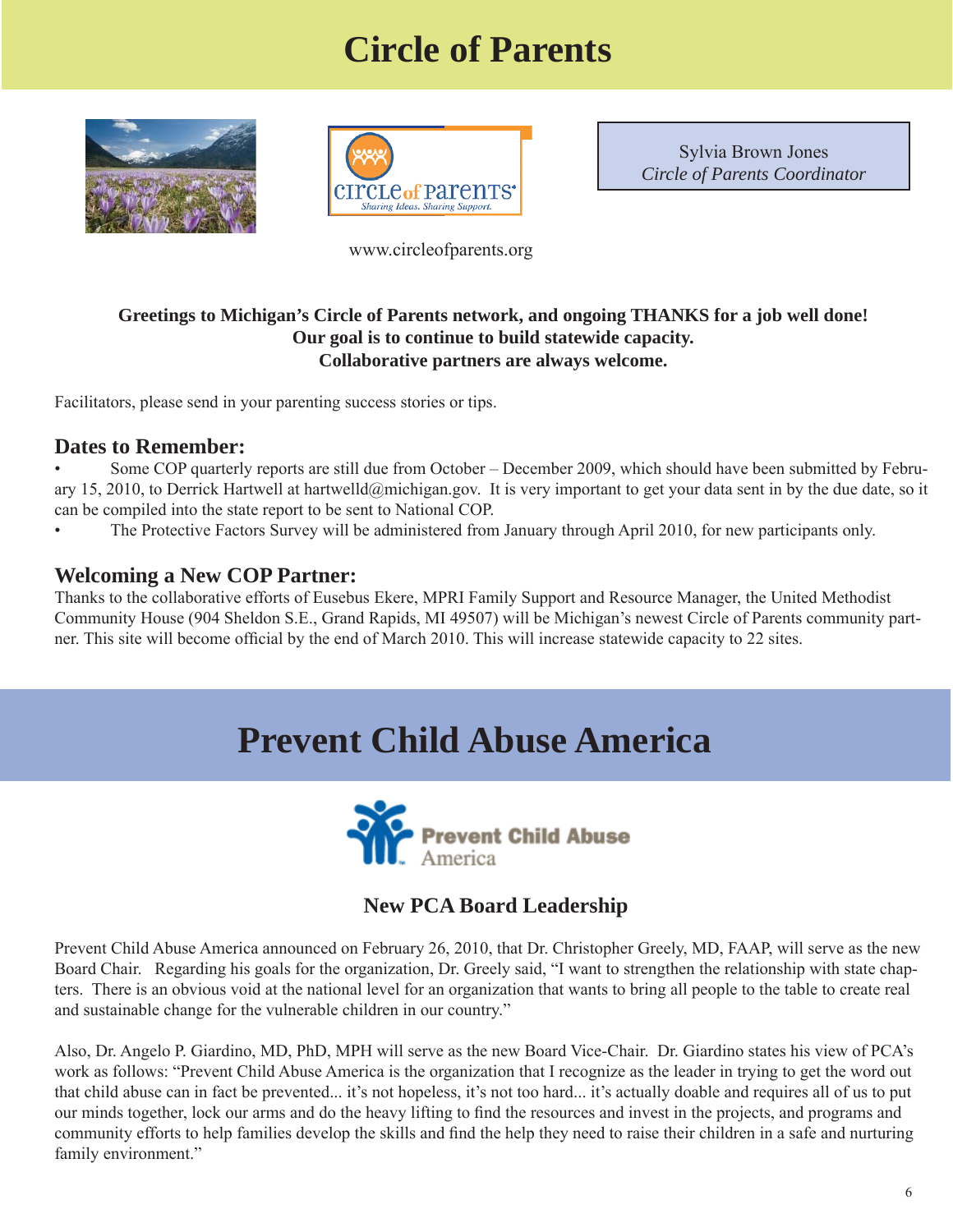### **Direct Service Grants**

<span id="page-6-0"></span>Ongoing thanks and appreciation for your commitment to Michigan's communities!

Sylvia Brown Jones *Direct Services Coordinator*

#### **The Essence of Compassion**

"Resolve to be tender with the young, compassionate with the aged, sympathetic with the striving, and tolerant with the weak and wrong…because sometime in your life you will have been all of these." Unknown Author

#### **Send in Your Program's Success Stories**

Efforts are underway to obtain success stories from your program participants, to be showcased on tent cards for the upcoming CTF Signature Event. Sponsors and legislators are interested in knowing how the direct service dollars are being used, and testimonies from program participants show that these funds are making a difference. Check your March 8th email, titled "Table Tents with Direct Services Information for Signature Event," for instructions on how to send in your success stories.

#### **Direct Service Work Group**

The next call is scheduled for April 1 from 1:00 p.m. to 2:30 p.m. A reminder and materials will be distributed in March. The focus will be on peer review and brainstorming ideas for implementation among direct service grantees.

#### **Allowable Costs In-Service Trainings for Direct Service Grantees**

CTF is working with the Office of Monitoring and Internal Controls on an in-service training for our direct service contractors. Because all direct service contracts include federal dollars, compliance issues exist related to administrative procedures, tracking staff time, and compensation. These areas have had audit issues with other contracts involving federal funding. The purpose of this training is to ensure that direct service contractors have all the necessary information for contract compliance.

Please note that this is a required training. Bill Addison, from the Office of Monitoring and Internal Controls, will present and address any questions or concerns. One scheduled session and one Webinar (for grantees whose training was cancelled on February 22) remain. All sessions will take place from 10:00 a.m. to 12:30 p.m.

**Oakland County – March 15**  St. Joseph Mercy Oakland 44405 Woodward Avenue Pontiac, MI 48341

*Please direct any follow-up questions to Sylvia at (517) 241-7792 or brown-joness@michigan.gov.* 

**Webinar – March 30** If you have not yet registered, click the link below: https://www2.gotomeeting.com/register/217726882

After registering, you will receive a confirmation email containing information about joining the Webinar.

#### **Parent Leadership Training**

The Direct Service Parent Leadership Work Group will meet via teleconference on March 25, 2010, from 1:00 p.m. – 2:30 p.m. The discussion will focus on the implementation of a parent leadership training for parents in direct service programs. The group will review the proposed training curriculum and competencies and discuss next steps. CTF is currently working with the Parent Leadership in State Government Board to plan and deliver the training. The training, called Parents Partnering for Change, is designed to strengthen parents' leadership skills and provide them with tactics to be leaders in their communities.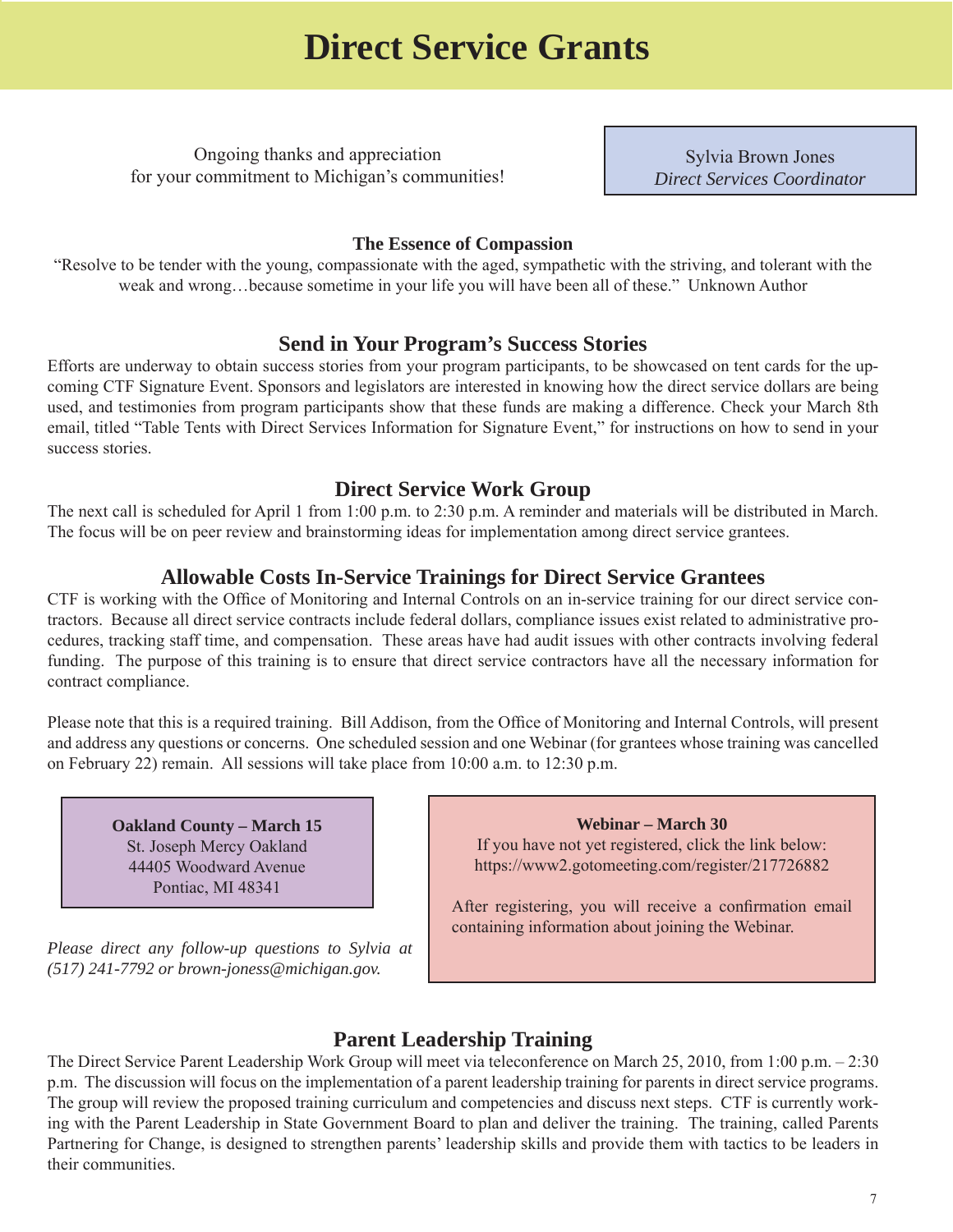### **Research and Resources**

<span id="page-7-0"></span>Alan Stokes *Research Analyst*

#### **Text4Baby to Help Moms and Babies**

In February, a new federal government program was launched called text4baby, capable of distributing regular health information to women from early pregnancy through their babies' first year over mobile telephones. Aneesh Chopra, Chief Technology Officer for the U.S. Government said, "Text4baby represents an extraordinary opportunity to expand the way we use our phones, to demonstrate the potential of mobile health technology, and make a real difference for moms and babies across the country."

A variety of government agencies, mobile phone carriers, and businesses are working together to make the design and operation of the program a success. For more information on the initiative and how it works see the [full White House press release at http://www.white](http://www.whitehouse.gov/sites/default/files/microsites/support-images/Text4Baby%20Release_4%20Feb.pdf)house.gov/sites/default/files/microsites/support-images/ Text4Baby%20Release\_4%20Feb.pdf.

#### **Time to Talk**

Time to Talk is a resource to help parents start conversations with their children about drug and alcohol use. Visit www.timetotalk.org for more information on specific programs related to this national initiative from the Partnership for a Drug Free America. **State Child Welfare Policies**





#### **Community Grant Opportunities**

CTF has learned about the following national grant opportunities for qualifying programs in Michigan.

#### **• Pepsi Refresh Project:**

\$20 million in grants will be distributed. For details visit www.refresheverything.com.

### **• ACF/ANA Grants for**

**Native American Communities:**

\$42 million in grants will be distributed. [For details visit www.acf.hhs.gov/news/press/2010/](http://www.acf.hhs.gov/news/press/2010/ana_grantfunding_2010.html) ana\_grantfunding\_2010.html.

#### **• Drug Free Mentoring Communities:**

\$1.1 million in grants will be distributed. For details visit www.whitehousedrugpolicy.gov/dfc

On February 24, Child Trends, with support from Casey Family Programs, released an online State Child Welfare Policy Database (available at http:// www.childwelfarepolicy.org/pages/map.cfm) to provide information on child welfare regulations and practices in all 50 states and the District of Columbia. The database can help stakeholders keep current with the policies that protect our nation's most vulnerable children.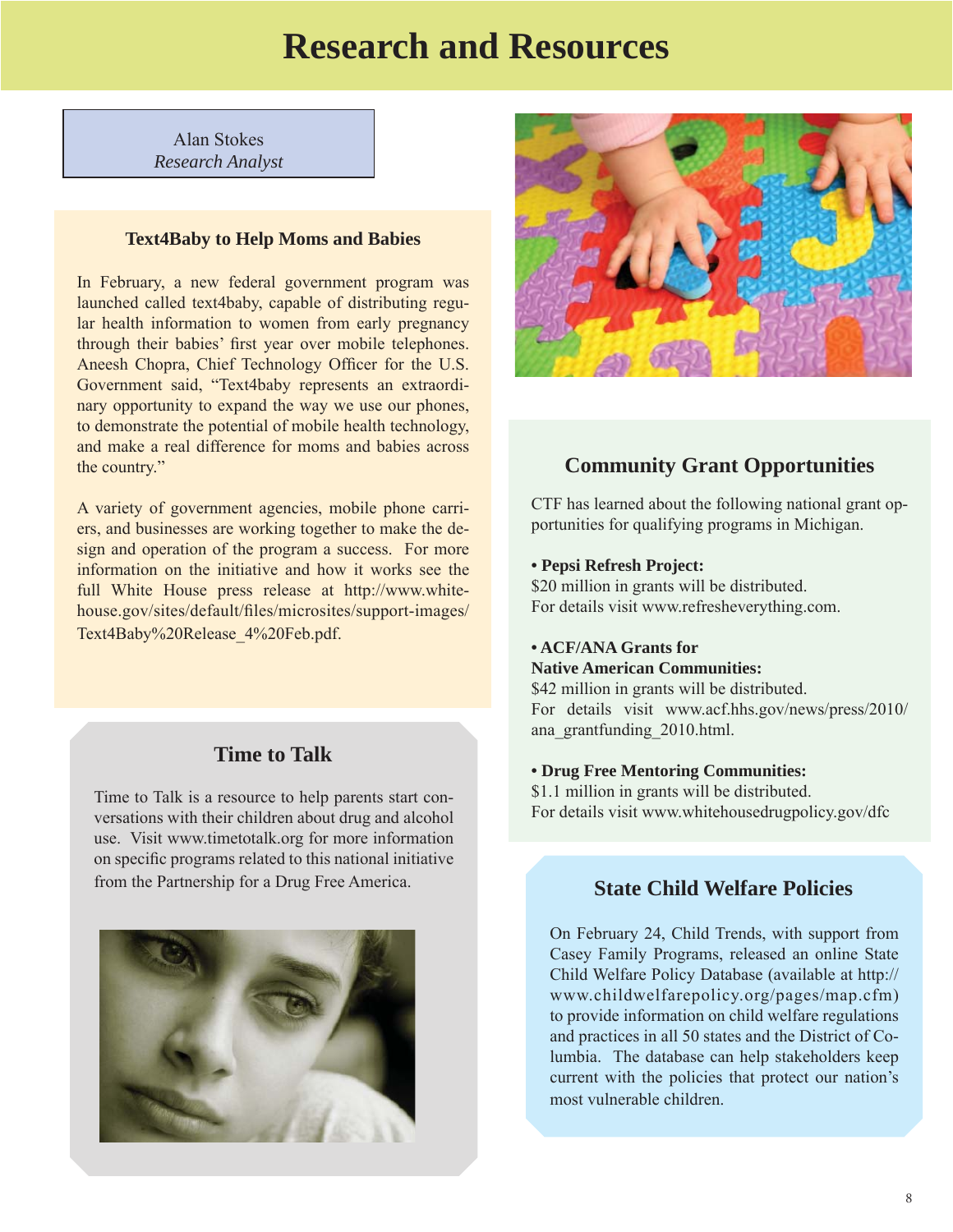#### **News on the Ethical Treatment of Children from MSU-APRR Children's Central**

#### <span id="page-8-0"></span>**Direct mail agreement with small business association aimed at increasing tax "check-off" revenue**

More than 15,000 direct mail appeals in support of CTF's annual income tax check-off"campaign have been sent to Michigan businesses, including members of the Small Business Association of Michigan (SBAM). SBAM President Rob Fowler and CTF Executive Director Mike Foley joined in a special mailing that encourages SBAM members to remind their accountants or tax preparers to take the state tax deduction for their annual contributions to CTF. MSU Professor Richard Cole said the idea reflects the optimism of the campaign and our recognition that pairing a large and powerful business group with the state's "charity of choice" is the ultimate win-win situation. "We hope that this relationship is a model for other organizations who might want to step up and share the joy and goodwill that comes from demonstrating their commitment to help prevent child abuse and neglect," Cole said.

**American Advertising Federation (AAF) President Emeritus Wally Snyder and MSU join hands with Prevent Child Abuse America (PCAA) and CTF to turn Frameworks Research on child abuse prevention into national message**

Little did Hall of Fame advertiser Wally Snyder know when he keynoted a luncheon at the November CTF/MSU joint conference that he'd become a visiting professor at MSU. But that is exactly what has happened. His first project is to join forces with advertising "creative" great, Mark Lantz, in a project to design a national "brand manifesto" for child abuse prevention campaigns. "A great deal of misinformation and disinformation has been spread through child abuse prevention advertising," said CTF executive Mike Foley. "So our national affiliate—Prevent Child Abuse America—decided to get a handle on the kind of messages that appear to be most positive in setting the stage for creating a healthier environment for the nation's children." Snyder and Lantz's job is to lead a team of 20 hand-picked graduate and undergraduate advertising and public relations students to create a "brand manifesto" for child abuse prevention messaging during the first week in April. APRR chairman and professor, Richard Cole, calls the "Snyder-Lantz Strategic Internship" a chance for the Children's Trust Fund to lead the nation by example. PCAA message strategist Ben Tanzer (who also presented at the November conference) has played a lead role in setting the stage for this internship. Tanzer and PCAA President, Jim Hmurovich, will join Foley, other CTF staffers and board members on Friday, April 9, for the first look at what this intensive internship will produce under these two grand masters of the American advertising industry.

#### **Student fundraising proposals now on Children's Central website**

When MSU's Department of Advertising, Public Relations, and Retailing (APRR) entered its partnership with Children's Trust Fund, among the first things on the joint agenda was to enlist several MSU Promotions and Sponsorship courses in the development of fundraising ideas that could be used at the local level to generate income for CTF affiliates. The classes produced 31 distinct fundraising projects that were presented in a fundraising idea catalog to CTF affiliates at the November training. The catalog summarized the class fundraising ideas and encouraged CTF affiliates interested in getting project details to contact the MSU department at projects@childrenscentral.msu.edu. The catalog has now been placed on the Children's Central APRR website at http://www.childrenscentral.msu.edu/outreach.html.

#### **First Lady's Childhood Obesity campaign on same page as Children's Central**

Michelle Obama announced earlier this month that she is launching "Let's Move," a campaign to help with the national health crisis of childhood obesity. The First Lady's announcement comes at a time when childhood obesity is at the forefront of the work of Children's Central research fellows. For example, Dr. Hye-Jin Paek, faculty member and Children's Central research fellow, is heading up the social marketing component of a major Grand Rapids area school project aimed at promoting healthy eating and physical activity. Project FIT, funded by a grant to the MSU medical school from Blue Cross Blue Shield of Michigan, seeks to increase access to safe and affordable physical activities, improve access to nutritious food, and provide better nutrition knowledge, attitudes and behaviors.

[To view the full article regarding the First Lady's project, please visit: http://www.usatoday.com/news/health/weightloss/2010-](http://www.usatoday.com/news/health/weightloss/2010-02-09-1Afirstlady09_CV_N.htm) 02-09-1Afirstlady09 CV N.htm

The Children's Central research team is currently overseeing nearly 30 research studies aimed at improving the ethical treatment of children. The Children's Central research collaborative is headed by Professor Nora Rifon and graduate assistant Heather Marron.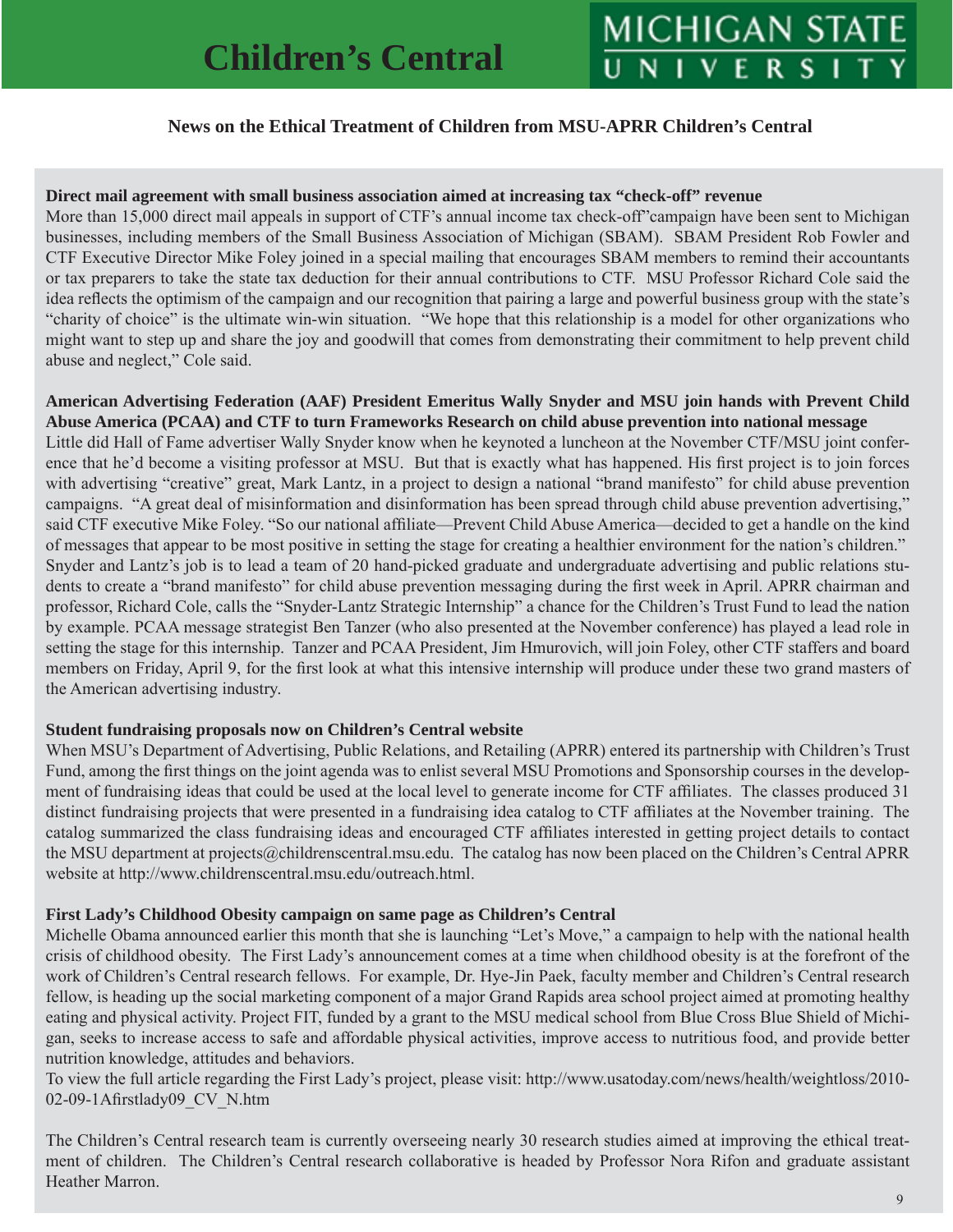### **March Key Dates/Events**

<span id="page-9-0"></span>

**March 15:** CTF will hold an in-service training for direct service grants entitled "Allowable Cost Seminar" at St. Joseph Mercy Oakland Hospital, 4405 Woodward, in Pontiac. Contact Derrick Hartwell to register at (517) 373- 4320 or contact Sylvia Brown Jones at (517) 241-7792 for more information on the training.

**March 15:** A Strengthening Families Program will be held on Thursdays from March 15, 2010 – May 6, 2010 from 5:30 p.m. to 8:00 p.m. at Pathways, 412 Century Lane, Holland, MI 48423. To register or for more information, contact Julie Leeson at (616) 396-2301, ext. 145.

**March 16:** The Child Abuse Prevention Month Sub-Work Group will meet at 2:00 p.m. To participate, call (877) 336- 1828 and enter passcode 8088351.

**March 18:** The St. Clair County Child Abuse/Neglect Council will hold its 2010 Annual Awards Luncheon on March 18, 2010, from 12:00 p.m. to 1:30 p.m. at Alexander's in Marysville. Call (810) 966-9911 for more information.

**March 19:** The Lapeer Council for Children will host a volunteer/facilitator training for their child abuse prevention program on Friday, March 19, 2010 from noon to 2:00 p.m. at the Lapeer School Superintendent's office at 250 Second Street in Lapeer. Call (810) 664-9990 for more information.

**March 20:** The 18th Annual Big Brothers Big Sisters' Bowl for Kids is scheduled to take place on Saturday, March 20, 2010 from noon to 6:00 p.m. at The Mine Shaft in Houghton. For more information or to register a team, call (906) 487- 9855, email bbbs@goodwillfarm.com or visit their website at www.upbigs.com.



**March 23:** CTF will host Prevention Awareness Day at the Capitol in Lansing. The event will start at noon and consists of a rally and the planting of a pinwheel garden in preparation for Child Abuse Prevention Month in April. Contact Emily S. Wachsberger at (517) 335-0671 for more information.

**March 24:** The Children's Trust Fund Signature Event Advisory Committee will meet at 8:00 a.m. on March 24, 2010, at the Capitol in Lansing. Contact Patricia Headley at (517) 241-7226 for more information.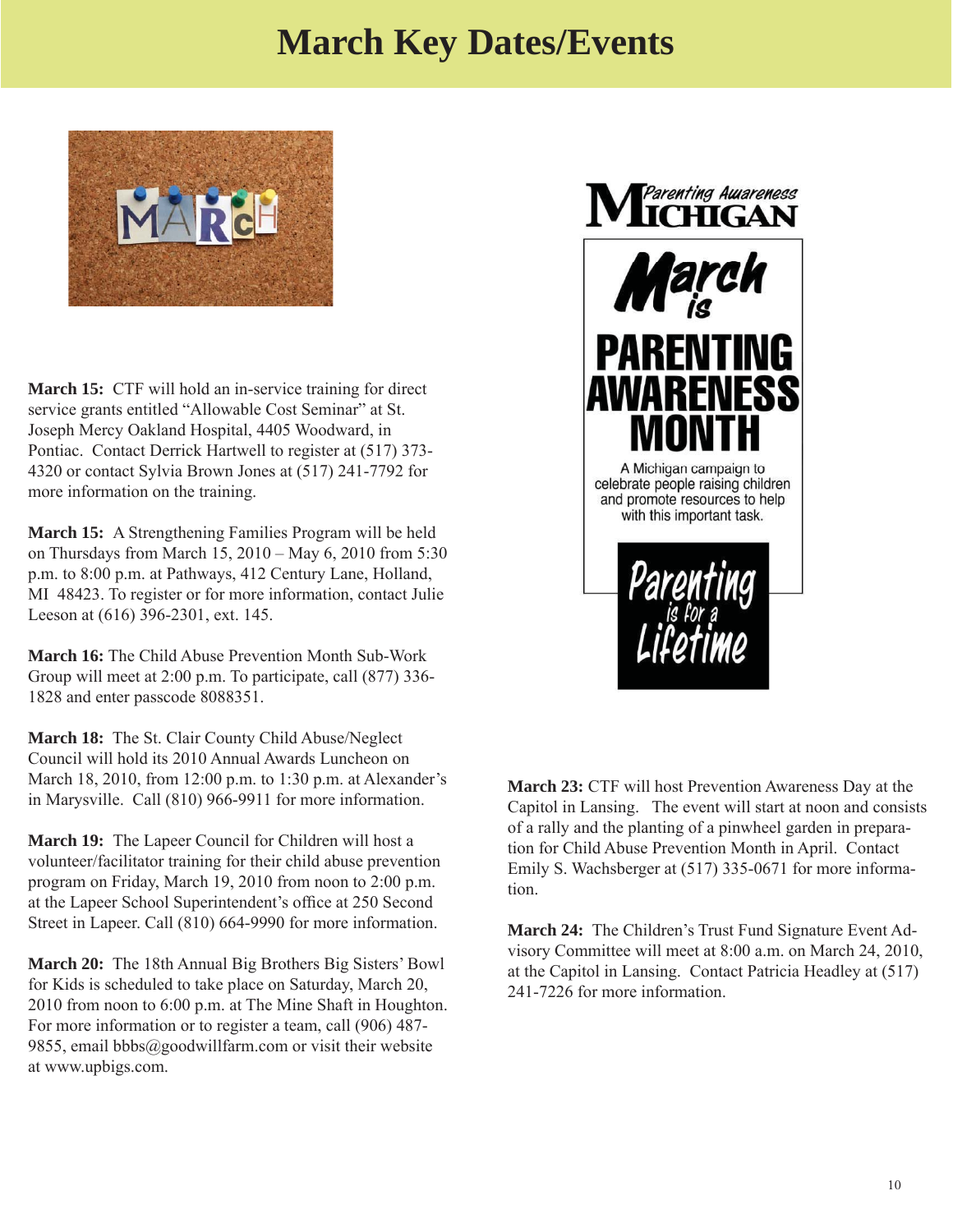### **April Key Dates/Events**

<span id="page-10-0"></span>

**April 1:** The CTF Direct Service Work Group will meet at 1:00 p.m. To participate, call (877) 336-1828 and enter passcode 8088351.

**April 1:** In honor of CAP Month, the Gratiot Child Advocacy Center and the Department of Human Services will be planting a Pinwheel Garden at the Wilcox Non-Profit Center 525 N. State St. in Alma. A small reception will follow. Contact (989) 463-1422 for more information or see http://www.michigan. [gov/documents/ctf/Gratiot\\_Pinwheels\\_for\\_Preven](http://www.michigan.gov/documents/ctf/Gratiot_Pinwheels_for_Prevention_313790_7.pdf)tion\_313790\_7.pdf.

April 7-8: The State Court Administrative Office, 6th Annual Child Welfare Services Issues Conference "Keeping Families Together: Removal Prevention and Timely Reunification" will be held on April 7  $\&$  8, 2010, at the Kellogg Center in East Lansing. To register contact Heather Leidi at LeidiH@courts.mi.gov.

**April 9:** The Alma Middle School Student Council [will sponsor a Charity Basketball Game at the Alma](http://webcast.you-niversity.com/youtools/companies/cwsos/registerFormApril72010.asp?affiliateID-132&programID=666&tzOffset=5&tzOffsetRgn=EST)  High School Gymnasium on April 9, 2010, at 7:00 p.m. Proceeds to benefit Gratiot Child Advocacy's CAN programs. See http://www.michigan.gov/documents/ctf/Gratiot County April 9 Fundraiser 312650\_7.pdf for more information.

**April 14-15:** The 15th Annual Medical Conference on Child Abuse and Neglect will be held at Comfort Inn & Suites Hotel and Conference Center, 2424 South Mission, Mt. Pleasant, MI 48858. Registration information is available by contacting the Department of Human Services at (517) 335-3704 or emailing jonesj7@michigan.gov.

**April 15:** The Children's Trust Fund Signature Event Advisory Committee will meet at 8:00 a.m. on April 15, 2010, at the Capitol in Lansing. Contact Patricia Headley at (517) 241-7226 for more information.

**April 16:** The Washtenaw Area Council for Children will present its Annual Conference on Friday, April 16, 2010 from 9:00 a.m. to 12:30 p.m. at the Washtenaw Intermediate School District, 1819 S. Wagner Road, Ann Arbor, MI 48103. See [http://www.michigan.gov/documents/ctf/Washtenaw\\_Annual-](www.michigan.gov/documents/ctf/Washtenaw_AnnualConf2010_313638_7.pdf)Conf2010\_313638\_7.pdf for more information.

**April 16:** The Calhoun Child Abuse/Neglect Prevention Council will hold its 7th Annual Blue Tie Event on Friday, April 16, 2010 at 6:00 p.m. at the Battle Creek Country Club, 318 Country Club Drive, Battle Creek, Michigan. Tickets are [\\$35. For more information call \(269\) 962-2562 or see http://](http://www.michigan.gov/documents/ctf/Calhoun_flyer_313644_7.pdf) www.michigan.gov/documents/ctf/Calhoun\_flyer\_313644 7.pdf.

**April 17:** A parenting conference will be held on Saturday, April 17, 2010 at Clinton County RESA, 1013 South U.S. 27, Suite A, St. Johns, MI 48879. The cost is \$15.00/person or \$25.00/parenting couple. More information is available [online at http://www.michigan.gov/documents/ctf/L3\\_Regis](http://www.michigan.gov/documents/ctf/L3_Registration_form_2010.REVISED1_313701_7.pdf)tration\_form\_2010.REVISED1\_313701\_7.pdf.

**April 22-23:** The Detroit Fathers & Families Coalition will host its first annual conference on April 22-23, 2010. The conference will take place at the Samaritan Center, 5555 Conner Street, Detroit, Michigan 48213. Register online at http://events.constantcontact.com/register/event?oeidk=a07 [e2pb8s8i94632ef6&oseq=a013ag4mukv2s or contact Robin](http://events.constantcontact.com/register/event?oeidk=a07e2pb8s8i94632ef6&oseq=a013ag4mukv2s) Wright King at (248) 797-5080 for more information.

**April 28:** The Arenac County Council will hold a "Bridges Out of Poverty" training with Sarah Kile on April 28, 2010, from 8:00 a.m. to 4:00 p.m. Contact Alison Fegan at (989) 846-6541 ext. 8112 for more information. Registration in[formation is also available at http://www.michigan.gov/docu](http://www.michigan.gov/documents/ctf/Bridges_out_of_Poverty_flier_2010_314092_7.pdf)ments/ctf/Bridges\_out\_of\_Poverty\_flier\_2010\_314092\_7.pdf.

*Please submit announcements of events to Alan Stokes by April 5, 2010, for the April CTF News Briefs.*